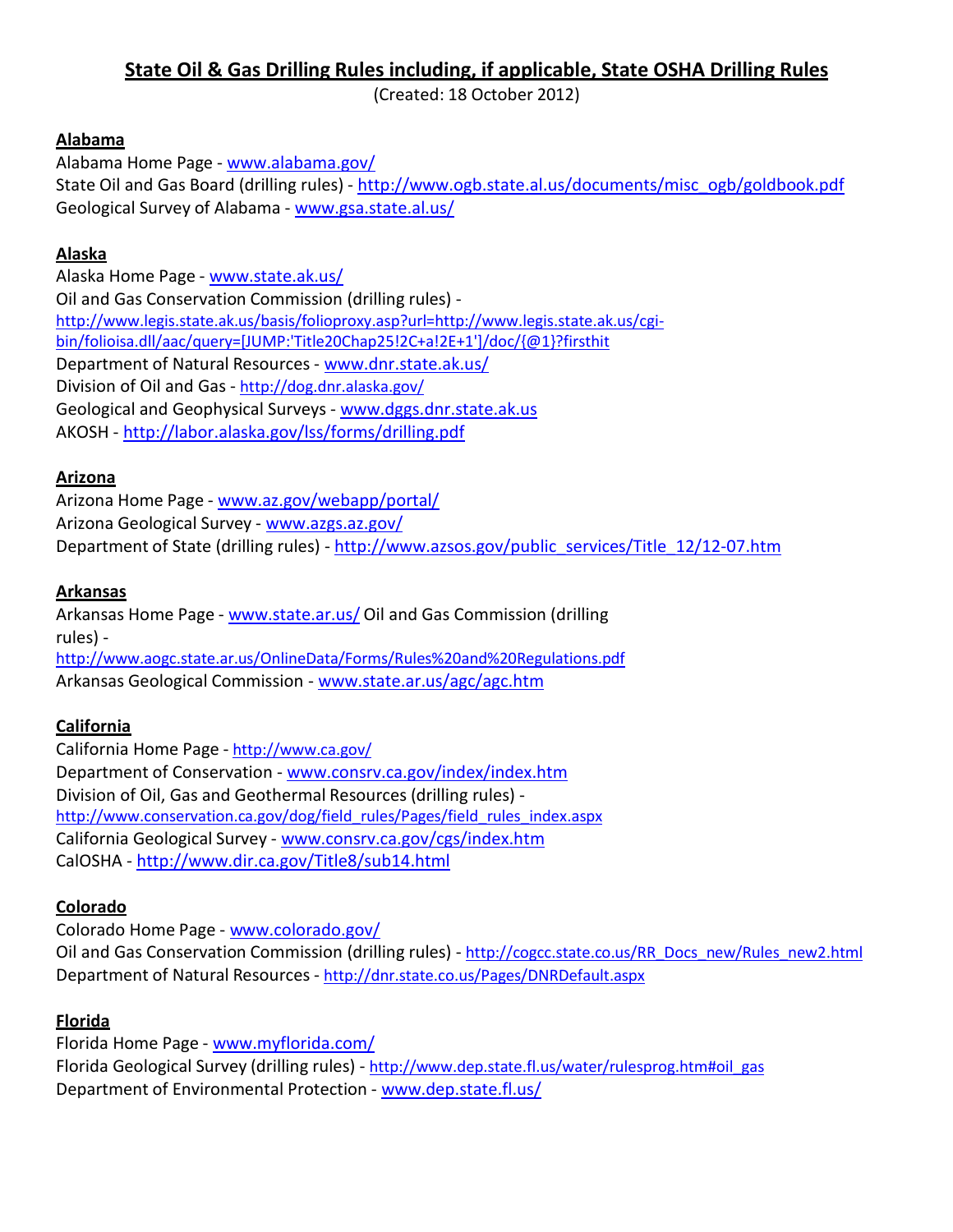### **Georgia**

Georgia Home Page - [www.georgia.gov/](http://www.georgia.gov/) Department of Natural Resources (drilling rules) - [http://rules.sos.state.ga.us/cgi](http://rules.sos.state.ga.us/cgi-)bin/page.cgi?g=GEORGIA\_DEPARTMENT\_OF\_NATURAL\_RESOURCES/ENVIRONMENTAL\_PROTECTION/OIL\_AND\_GAS\_A ND\_DEEP\_DRILLING/index.html&d=1 Environmental Protection Division - [www.gaepd.org/](http://www.gaepd.org/)

### **Hawaii**

Hawaii Home Page - <http://portal.ehawaii.gov/index.html> Hawaii Geological Survey - <http://hi.water.usgs.gov/> Hawaii Department of Natural Resources (drilling rules) - [http://hawaii.gov/dlnr/eng/rules/hawaii](http://hawaii.gov/dlnr/eng/rules/hawaii-administrative-rules/?searchterm=drilling)[administrative-rules/?searchterm=drilling](http://hawaii.gov/dlnr/eng/rules/hawaii-administrative-rules/?searchterm=drilling)

## **Idaho**

Idaho Home Page - [www.state.id.us/](http://www.state.id.us/) Department of Lands (drilling rules) - <http://adminrules.idaho.gov/rules/current/20/0702.pdf> Idaho Geological Survey - [www.idahogeology.org](http://www.idahogeology.org/)

## **Illinois**

Illinois Home Page - [www.illinois.gov/](http://www.illinois.gov/) Department of Natural Resources – [www.dnr.state.il.us/](http://www.dnr.state.il.us/) Division of Oil and Gas (drilling rules) – <http://www.dnr.illinois.gov/adrules/documents/62-240.pdf> Office of Mines and Minerals – [www.dnr.state.il.us/mines/index.htm](http://www.dnr.state.il.us/mines/index.htm) Illinois State Geological Survey - [www.isgs.uiuc.edu/](http://www.isgs.uiuc.edu/)

### **Indiana**

Indiana Home Page - [www.state.in.us/](http://www.state.in.us/) Department of Natural Resources (drilling rules) - <http://www.in.gov/legislative/ic/code/title14/ar37/ch7.html> Division of Oil and Gas - [www.in.gov/dnr/dnroil/](http://www.in.gov/dnr/dnroil/) Indiana Geological Survey – [www.igs.indiana.edu/](http://www.igs.indiana.edu/)

### **Kansas**

Kansas Home Page - [www.accesskansas.org/](http://www.accesskansas.org/) Corporation Commission - [www.kcc.state.ks.us/](http://www.kcc.state.ks.us/) Oil and Gas Conservation Division (drilling rules) - [http://www.kcc.state.ks.us/conservation/cons\\_rr\\_010711.pdf](http://www.kcc.state.ks.us/conservation/cons_rr_010711.pdf) Kansas Geological Survey - [www.kgs.ku.edu/](http://www.kgs.ku.edu/)

### **Kentucky**

Kentucky Home Page – [www.kentucky.gov/](http://www.kentucky.gov/) Division of Oil and Gas - [www.dogc.ky.gov/](http://www.dogc.ky.gov/) Division of Oil and Gas (drilling rules) <http://oilandgas.ky.gov/Documents/Oil%20and%20Gas%20Operators%20Manual.pdf> Division of Mine Reclamation and Enforcement - [www.dmre.ky.gov](http://www.dmre.ky.gov/)

## **Louisiana**

Louisiana Home Page - [www.state.la.us/](http://www.state.la.us/) Department of Natural Resources - [www.dnr.state.la.us/](http://www.dnr.state.la.us/) Office of Conservation (drilling rules) - <http://dnr.louisiana.gov/index.cfm?md=pagebuilder&tmp=home&pid=62> Louisiana Geological Survey - [www.lgs.lsu.edu](http://www.lgs.lsu.edu/)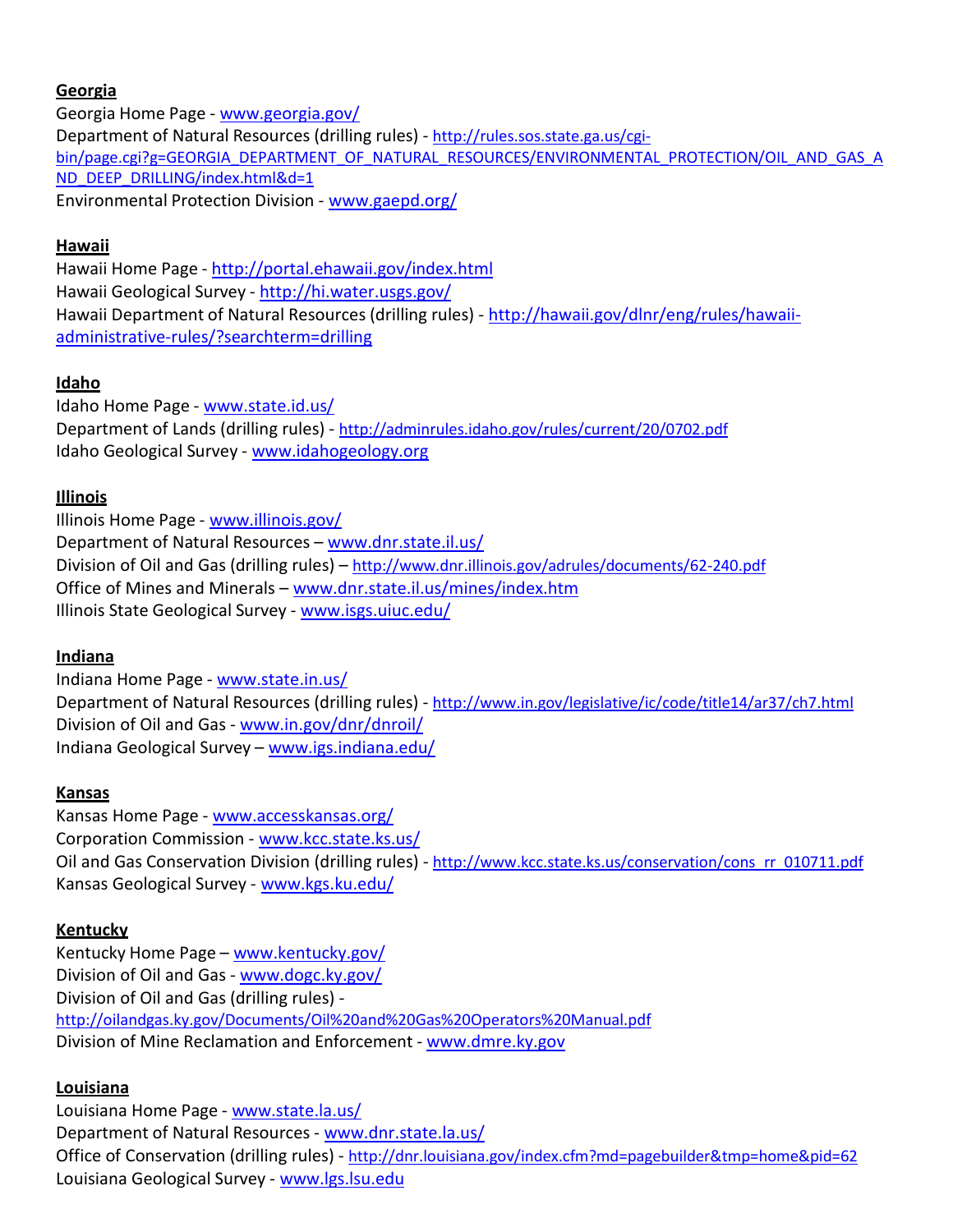### **Maryland**

Maryland Home Page – [www.maryland.gov](http://www.maryland.gov/) Department of the Environment - [www.mde.state.md.us/](http://www.mde.state.md.us/) Department of Natural Resources (drilling rules) [http://www.mde.state.md.us/programs/Land/mining/Non%20Coal%20Mining/Pages/Programs/LandPrograms/Mining/](http://www.mde.state.md.us/programs/Land/mining/Non%20Coal%20Mining/Pages/Programs/LandPrograms/Mining/mog/naturalgas.aspx) [mog/naturalgas.aspx](http://www.mde.state.md.us/programs/Land/mining/Non%20Coal%20Mining/Pages/Programs/LandPrograms/Mining/mog/naturalgas.aspx) Maryland Geological Survey - [www.mgs.md.gov](http://www.mgs.md.gov/)

### **Michigan**

Michigan Home Page - [www.michigan.gov/](http://www.michigan.gov/) Department of Environmental Quality - [www.michigan.gov/deq](http://www.michigan.gov/deq) Geological Survey Division (drilling rules) - [http://www.michigan.gov/documents/deq/ogs-oilandgas](http://www.michigan.gov/documents/deq/ogs-oilandgas-regs_263032_7.pdf)[regs\\_263032\\_7.pdf](http://www.michigan.gov/documents/deq/ogs-oilandgas-regs_263032_7.pdf) Public Service Commission - [www.michigan.gov/mpsc/](http://www.michigan.gov/mpsc/) Public Service Commission - Gas Division – <http://efile.mpsc.state.mi.us/wellprod/> MiOSHA - [http://www.michigan.gov/documents/CIS\\_WSH\\_part57\\_51267\\_7.pdf](http://www.michigan.gov/documents/CIS_WSH_part57_51267_7.pdf)

## **Mississippi**

Mississippi Home Page - [www.ms.gov/](http://www.ms.gov/) State Oil and Gas Board (drilling rules) - <http://www.ogb.state.ms.us/rulebook.htm> Dept. of Environmental Quality - Office of Geology [www.deq.state.ms.us/MDEQ.nsf/page/Geology\\_home?OpenDocument](http://www.deq.state.ms.us/MDEQ.nsf/page/Geology_home?OpenDocument)

### **Missouri**

Missouri Home Page - [www.mo.gov](http://www.mo.gov/) Department of Natural Resources (drilling rules) - <http://www.moga.mo.gov/STATUTES/C259.HTM> Division of Geology and Land Survey - [www.dnr.mo.gov/geology/geosrv/](http://www.dnr.mo.gov/geology/geosrv/) State Oil and Gas Council - [www.dnr.mo.gov/geology/geosrv/ogc/index.html](http://www.dnr.mo.gov/geology/geosrv/ogc/index.html)

## **Montana**

Montana Home Page – [www.mt.gov/default.asp](http://www.mt.gov/default.asp) Board of Oil and Gas Conservation (drilling rules) – <http://www.mtrules.org/gateway/ChapterHome.asp?Chapter=36.22> Dept. of Natural Resources & Conservation - [www.dnrc.mt.gov](http://www.dnrc.mt.gov/) Bureau of Mines and Geology - [www.mbmg.mtech.edu](http://www.mbmg.mtech.edu/)

### **Nebraska**

Nebraska Home Page - [www.state.ne.us/](http://www.state.ne.us/) Oil and Gas Conservation Commission (drilling rules) - <http://www.nogcc.ne.gov/statute.aspx> Department of Natural Resources - [www.dnr.state.ne.us/](http://www.dnr.state.ne.us/) Conservation and Survey Division – [www.snr.unl.edu/csd/surveyareas/geology.asp](http://www.snr.unl.edu/csd/surveyareas/geology.asp)

### **Nevada**

Nevada Home Page - [www.nv.gov/](http://www.nv.gov/) Commission on Mineral Resources - Division of Minerals (drilling rules) – [http://www.leg.state.nv.us/NRS/NRS-](http://www.leg.state.nv.us/NRS/NRS-522.html)[522.html](http://www.leg.state.nv.us/NRS/NRS-522.html) Department of Business and Industry – [www.business.nv.gov](http://www.business.nv.gov/) Bureau of Mines and Geology - [www.nbmg.unr.edu](http://www.nbmg.unr.edu/)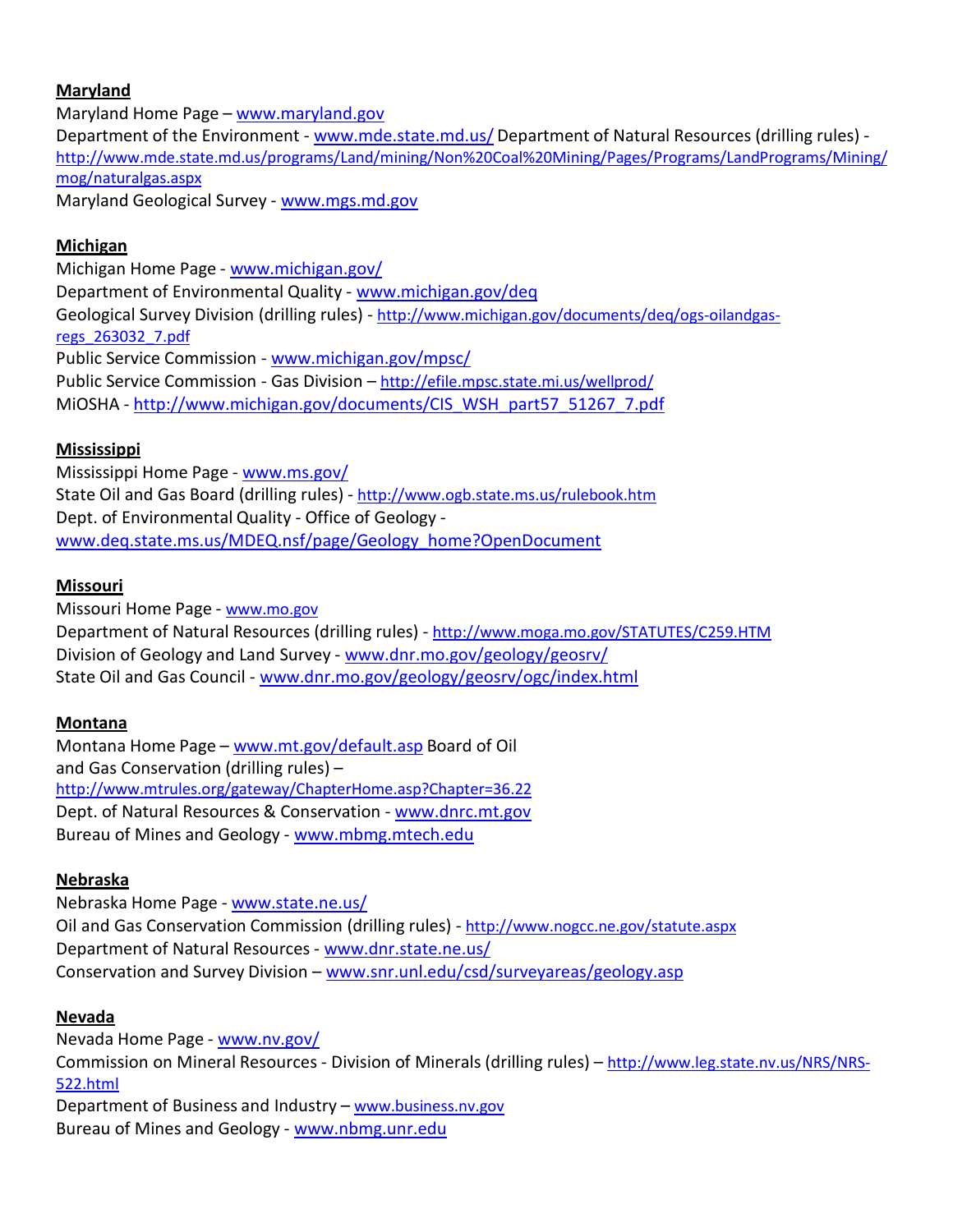#### **New Mexico**

New Mexico Home Page - [www.state.nm.us/](http://www.state.nm.us/) Oil Conservation Division (drilling rules) - <http://www.emnrd.state.nm.us/OCD/rules.html> Energy, Minerals and Natural Resources Department - <http://www.emnrd.state.nm.us/index.html> Bureau of Geology and Mineral Resources – [www.geoinfo.nmt.edu/](http://www.geoinfo.nmt.edu/)

#### **New York**

New York Home Page - [www.state.ny.us/](http://www.state.ny.us/) Division of Mineral Resources - <http://www.dec.ny.gov/energy/1630.html> Department of Environmental Conservation - [www.dec.ny.gov/index.html](http://www.dec.ny.gov/index.html) New York State Geological Survey – [www.nygeosurvey.geology-forum.com/](http://www.nygeosurvey.geology-forum.com/)

### **North Carolina**

North Carolina Home Page - [www.ncgov.com/](http://www.ncgov.com/) Division of Land Resources - <http://portal.ncdenr.org/web/lr/land-quality> North Carolina Geological Survey [http://portal.ncdenr.org/web/lr/geological\\_home](http://portal.ncdenr.org/web/lr/geological_home) Department of Environment & Natural Resources(drilling rules) [http://www.ncleg.net/EnactedLegislation/Statutes/HTML/ByArticle/Chapter\\_113/Article\\_27.html](http://www.ncleg.net/EnactedLegislation/Statutes/HTML/ByArticle/Chapter_113/Article_27.html)

### **North Dakota**

North Dakota Home Page - [www.discovernd.com/](http://www.discovernd.com/) Industrial Comm. / Oil & Gas Division – <https://www.dmr.nd.gov/oilgas> North Dakota Geological Survey - [www.state.nd.us/ndgs/](http://www.state.nd.us/ndgs/) North Dakota Industrial Commission, Department of Mineral Resources, Oil and Gas Division (drilling rules) <https://www.dmr.nd.gov/oilgas/rules/rulebook.pdf>

### **Ohio**

Ohio Home Page - [www.state.oh.us/](http://www.state.oh.us/) Div. of Mineral Resources Mgmt. - [www.ohiodnr.com/mineral/](http://www.ohiodnr.com/mineral/) Department of Natural Resources (drilling rules) - <http://www.ohiodnr.com/mineral/law/tabid/10375/Default.aspx> Ohio Geological Survey - [www.ohiodnr.com/geosurvey/](http://www.ohiodnr.com/geosurvey/)

### **Oklahoma**

Oklahoma Home Page - [www.state.ok.us/](http://www.state.ok.us/) Oklahoma Corporation Commission (drilling rules) - [http://www.occeweb.com/rules/Web%20Ready%20Ch10%20FY13%2007-01-](http://www.occeweb.com/rules/Web%20Ready%20Ch10%20FY13%2007-01-12%20searchable.pdf) [12%20searchable.pdf](http://www.occeweb.com/rules/Web%20Ready%20Ch10%20FY13%2007-01-12%20searchable.pdf) Oil & Gas Conservation Division <http://www.occeweb.com/og/oghome.htm> Oklahoma Geological Survey - [www.ogs.ou.edu/](http://www.ogs.ou.edu/)

### **Oregon**

Oregon Home Page - [www.oregon.gov/](http://www.oregon.gov/) Department of Geology and Mineral Industries - <http://www.oregongeology.org/sub/default.htm> Mineral Land Regulation & Reclamation Program (drilling rules) [http://arcweb.sos.state.or.us/pages/rules/oars\\_600/oar\\_632/632\\_010.html](http://arcweb.sos.state.or.us/pages/rules/oars_600/oar_632/632_010.html)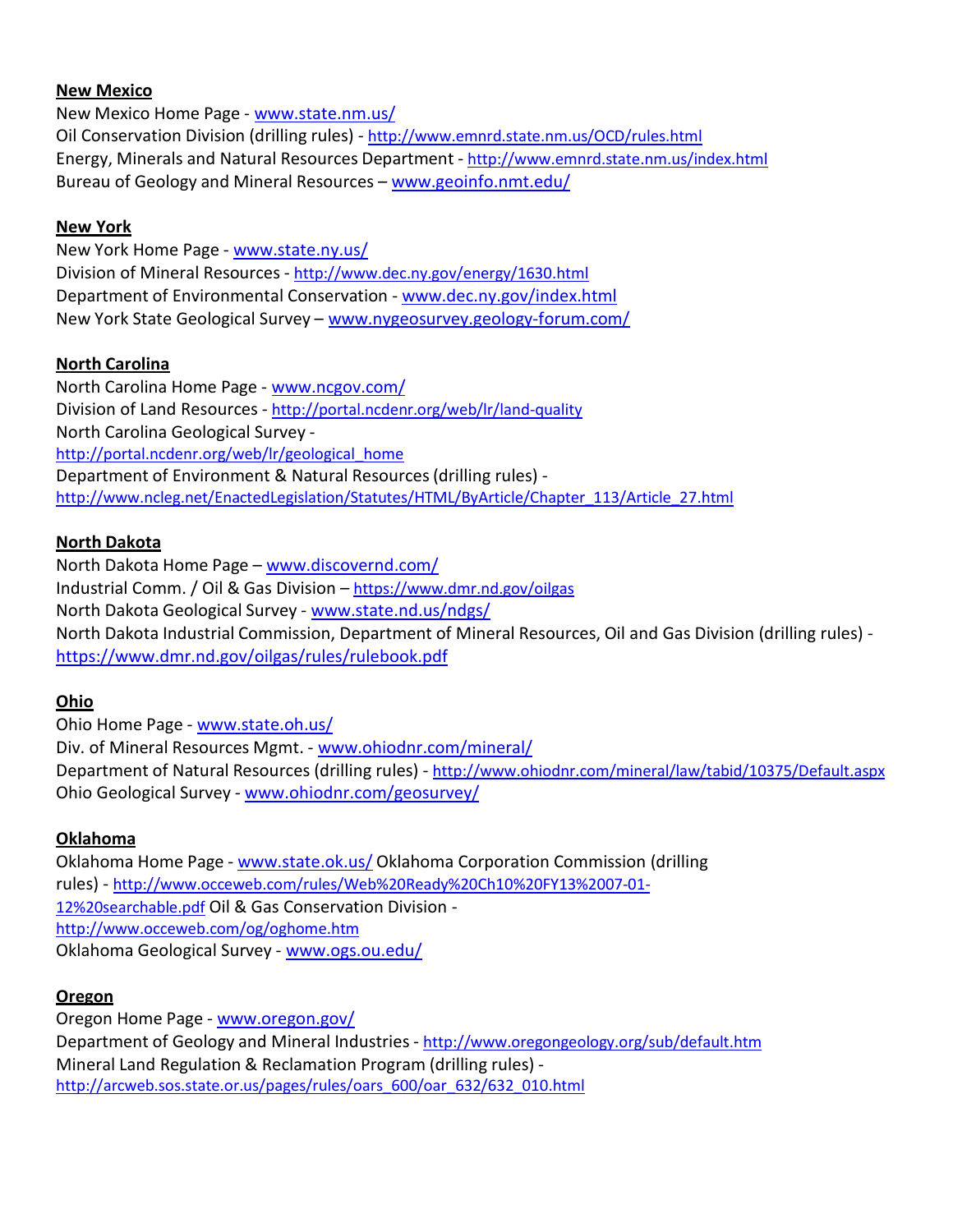#### **Pennsylvania**

Pennsylvania Home Page - [www.state.pa.us/](http://www.state.pa.us/) Bureau of Oil & Gas Mgmt. [http://www.portal.state.pa.us/portal/server.pt/community/office\\_of\\_oil\\_and\\_gas\\_management/20291](http://www.portal.state.pa.us/portal/server.pt/community/office_of_oil_and_gas_management/20291) Department of Environmental Protection (drilling rules) [http://www.portal.state.pa.us/portal/server.pt/community/laws%2C\\_regulations](http://www.portal.state.pa.us/portal/server.pt/community/laws%2C_regulations___guidelines/20306) [guidelines/20306](http://www.portal.state.pa.us/portal/server.pt/community/laws%2C_regulations___guidelines/20306) Pennsylvania Geological Survey - <http://www.dcnr.state.pa.us/topogeo/index.aspx>

#### **South Carolina**

South Carolina Home Page - [www.sc.gov/](http://www.sc.gov/) Dept. of Natural Resources (drilling rules)- <http://www.scstatehouse.gov/coderegs/c121.php> Dept. of Health and Environmental Control - <http://www.scdhec.gov/> Bureau of Land and Waste Management - [www.scdhec.net/lwm/](http://www.scdhec.net/lwm/) South Carolina Geological Survey - [www.dnr.sc.gov/geology/](http://www.dnr.sc.gov/geology/)

### **South Dakota**

South Dakota Home Page - [www.state.sd.us/](http://www.state.sd.us/) Dept. of Environment & Natural Resources (drilling rules) - <http://denr.sd.gov/des/og/rulesreg.aspx> Geological Survey - [www.sdgs.usd.edu](http://www.sdgs.usd.edu/)

#### **Tennessee**

Tennessee Home Page - [www.state.tn.us](http://www.state.tn.us/) Dept. of Environment & Conservation (drilling rules) - <http://www.tn.gov/sos/rules/1040/1040.htm> State Oil & Gas Board - [www.state.tn.us/environment/boards/oilandgas.shtml](http://www.state.tn.us/environment/boards/oilandgas.shtml) Geology Division - [www.state.tn.us/environment/tdg/](http://www.state.tn.us/environment/tdg/)

#### **Texas**

Texas Home Page - [www.state.tx.us/](http://www.state.tx.us/) Railroad Commission of Texas (drilling rules) [http://info.sos.state.tx.us/pls/pub/readtac\\$ext.ViewTAC?tac\\_view=4&ti=16&pt=1&ch=3&rl=Y](http://info.sos.state.tx.us/pls/pub/readtac%24ext.ViewTAC?tac_view=4&ti=16&pt=1&ch=3&rl=Y) Gas Services Division - [www.rrc.state.tx.us/about/divisions/aboutgs.php](http://www.rrc.state.tx.us/about/divisions/aboutgs.php) Oil and Gas Division - [www.rrc.state.tx.us/about/divisions/aboutog.php](http://www.rrc.state.tx.us/about/divisions/aboutog.php) Bureau of Economic Geology - [www.beg.utexas.edu](http://www.beg.utexas.edu/)

#### **Utah**

Utah Home Page - [www.utah.gov/](http://www.utah.gov/) Division of Oil, Gas & Mining (drilling rules) – <http://www.rules.utah.gov/publicat/code/r649/r649-003.htm> Dept. of Natural Resources - [www.dnr.utah.gov/](http://www.dnr.utah.gov/) Utah Geological Survey – [www.geology.utah.gov/](http://www.geology.utah.gov/) Utah OSHA (drilling) - <http://utah.eregulations.us/code/listview/7/2/2012/R614-2.html>

### **Virginia**

Virginia Home Page - <http://www.state.va.us/> Dept. of Mines, Minerals and Energy (drilling rules – Chapter 150) <http://www.dmme.virginia.gov/DMME/LawsRegs.shtml#gasoil> Division of Mineral Resources - <http://www.dmme.virginia.gov/> Division of Gas & Oil - <http://www.dmme.virginia.gov/DGO/DgoLandingPage.shtml>